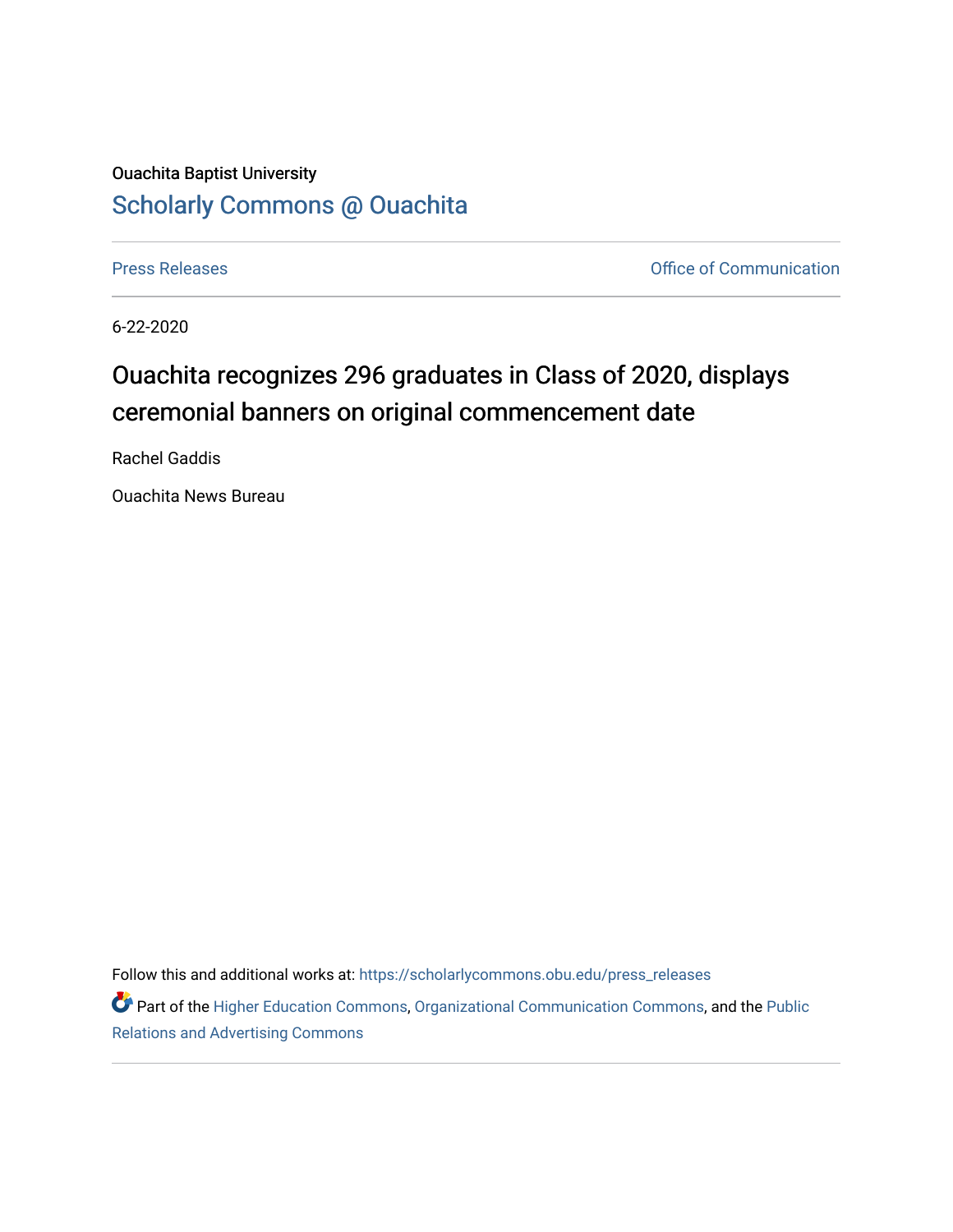

For immediate release

**Ouachita recognizes 296 graduates in Class of 2020, displays ceremonial banners on original commencement date**



*By Rachel Gaddis*

June 22, 2020

For more information, contact OBU's news bureau at [newsbureau@obu.edu](mailto:newsbureau@obu.edu) or (870) 245-5208

ARKADELPHIA, Ark.- Ouachita Baptist University has recognized 296 students in its 133<sup>rd</sup> graduating class, which earned Bachelor of Arts, Bachelor of Science, Bachelor of Music, Bachelor of Music Education and Bachelor of Fine Arts degrees.

Ouachita's May 2020, December 2019 and August 2019 graduates, whose May 9 commencement ceremony was postponed due to the COVID-19 pandemic, as well as forthcoming August 2020 graduates, have been invited to return to campus for a commencement ceremony on Oct. 10, 2020. Ouachita honored graduates on the original commencement date by hanging its purple, ceremonial banners on the front of Cone-Bottoms Hall.

This year's graduating class featured 167 honor graduates, including 32 who graduated *summa cum laude* with a grade point average of 3.95 or higher (16 of those graduated with a 4.0 GPA); 74 who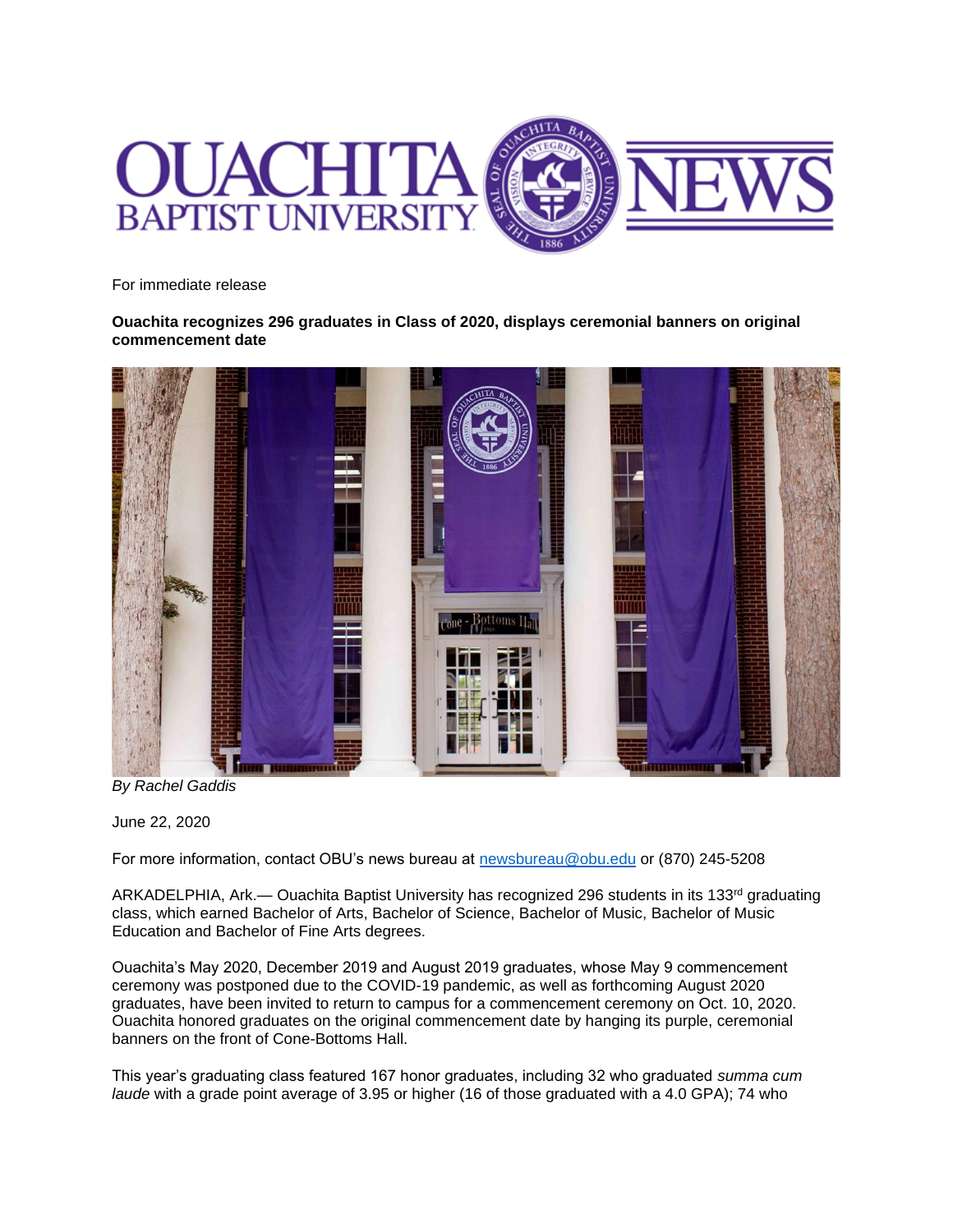graduated *magna cum laude* (3.75 GPA); and 61 who graduated *cum laude* (3.5 GPA). There were also 32 graduates who completed Ouachita's Carl Goodson Honors Program.

In a video posted on Ouachita's social media platforms on May 9, President Dr. Ben Sells and his wife, Lisa, shared encouragement and personal reflections with the Class of 2020. The Sells moved to Arkadelphia in 2016 and began their tenure at Ouachita the same year this class was beginning their freshman year.

"We have a special relationship with the Class of 2020 because we started together," Ben said. "I was the new president, and Lisa and I were new to Ouachita. We've all done so much together, and I want to thank you for your good will and flexibility during the last few months. We have missed seeing you on campus.

"Four years ago, we talked about this date, May 9," he continued, "and we look forward to commencement in the fall. But we want to take this moment today to share some reflections from the past four years, and some pictures of your time here, to honor you."

"At your New Beginnings ceremony, your names were read out loud, and all of us gathered together and prayed for you as you began your college career, and now here we are at the end of it," Lisa said. "We just want you to know that even as that day we held you in our heart and prayers, we're doing that as well again today."

Ouachita Baptist University, a leading liberal arts university in Arkadelphia, Ark., is entering its 134<sup>th</sup> year as a Christ-centered learning community. It is ranked the No. 1 "Best Value College" in Arkansas by Niche.com and the No. 2 Regional College in the South by *U.S. News & World Report*. The university has an average student/faculty ratio of 13:1 and has a 99% career outcomes rate for its graduates. Its seven academic schools include business, Christian studies, education, fine arts, humanities, natural sciences and social sciences.

Ouachita's May 2020, December 2019 and August 2019 graduates include the following, in order of hometown:

**Alexander, Ark.** – Hannah Hill graduated magna *cum laude* May 2020 with a Bachelor of Fine Arts degree in musical theatre.

**Alexandria, La.** – Grayson Craig graduated *cum laude* May 2020 with a Bachelor of Arts degree in Christian studies/Christian ministry and sociology; Megan Taylor graduated *magna cum laude* May 2020 with a Bachelor of Arts degree in Christian studies/Christian missions and Christian ministry.

**Allen, Texas** – Katie Crouse graduated May 2020 with a Bachelor of Arts degree in communications & media/sports media; Jess Thomas graduated May 2020 with a Bachelor of Arts degree in biblical languages and Christian studies/biblical studies.

**Altoona, Iowa** – Sarah Carnahan graduated December 2019 with a Bachelor of Arts degree in history.

**Alvin, Texas** – Erin Webster graduated *cum laude* May 2020 with a Bachelor of Arts degree in elementary education.

**Anna, Texas** – Grace Kemp graduated *summa cum laude* December 2019 with a Bachelor of Arts degree in mathematics and secondary education.

**Arkadelphia, Ark.** – Kinnon Dodson graduated *magna cum laude* May 2020 with a Bachelor of Arts degree in Christian studies/biblical studies; Trace Fryar III graduated May 2020 with a Bachelor of Arts degree in finance; Addy Goodman graduated *magna cum laude* May 2020 with a Bachelor of Arts degree in communications & media/communication studies and political science; Parker Henley graduated *cum*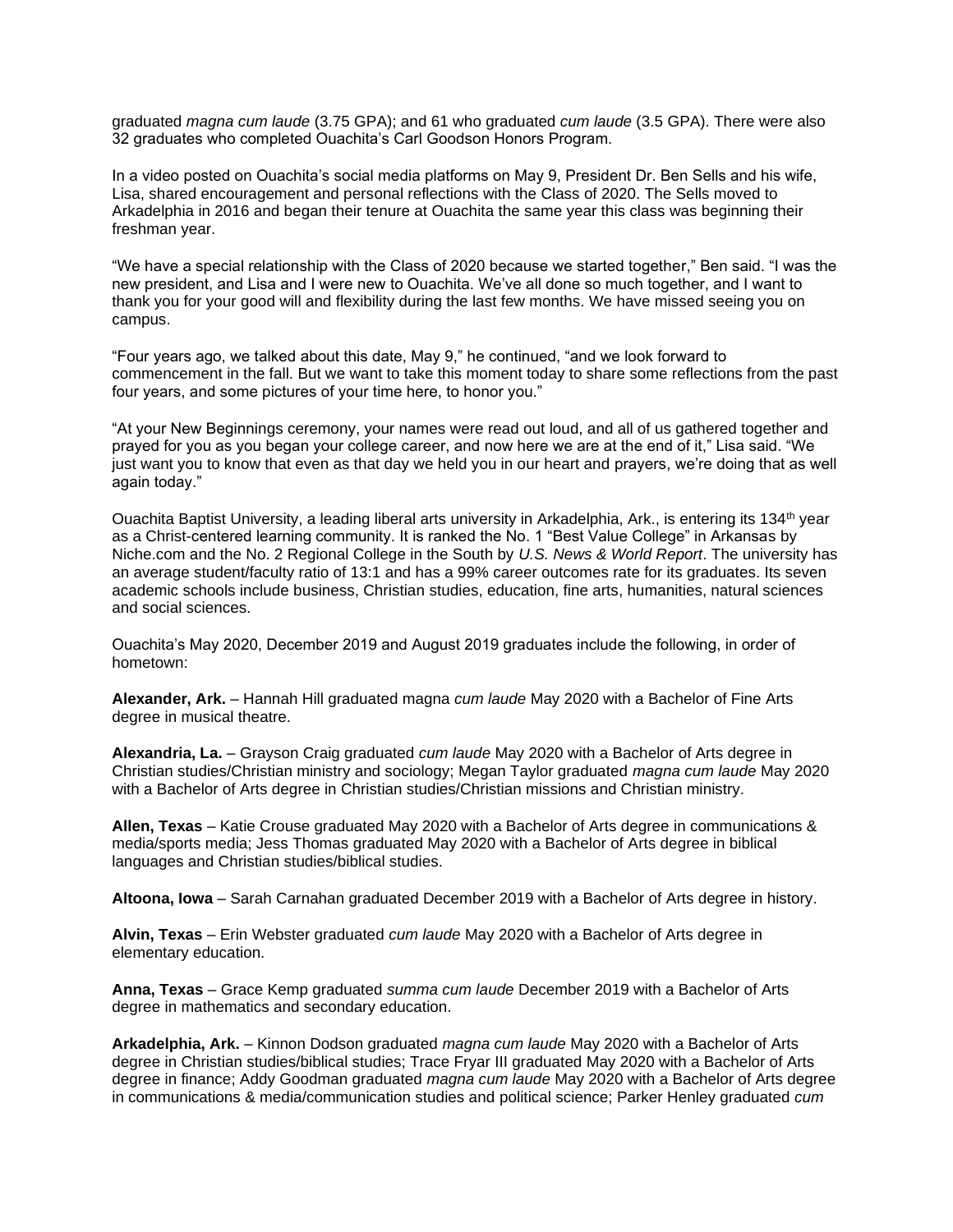*laude* December 2019 with a Bachelor of Arts degree in finance and biology; Logan Huneycutt graduated *cum laude* May 2020 with a Bachelor of Arts degree in business administration/sport management; Anthony Jenkins Jr. graduated May 2020 with a Bachelor of Arts degree in sociology; Brandon Matros graduated *magna cum laude* May 2020 with a Bachelor of Arts degree in finance; Johnathan Miles graduated *magna cum laude* May 2020 with a Bachelor of Science degree in physics; Mattie Motl graduated *summa cum laude* December 2019 with a Bachelor of Arts degree in English; Tyler Sanders graduated August 2019 with a Bachelor of Arts degree in music industry; Susanna Schleiff graduated *summa cum laude* May 2020 with a Bachelor of Arts degree in environmental studies; Denis Sullins graduated May 2020 with a Bachelor of Arts degree in business administration/marketing; Madeline Wallace graduated May 2020 with a Bachelor of Science degree in nutrition and dietetics.

**Arlington, Tenn.** – Justin Webb graduated May 2020 with a Bachelor of Arts degree in kinesiology/recreation and sports administration.

**Arlington, Texas** – Bonnie Gentry graduated *magna cum laude* May 2020 with a Bachelor of Music degree in musical theatre.

**Ashdown, Ark.** – Kyle Burrow graduated May 2020 with a Bachelor of Arts degree in history; Jammie Cush graduated May 2020 with a Bachelor of Arts degree in political science and sociology.

**Augusta, Ark.** – Lee Grisham Jr. graduated May 2020 with a Bachelor of Arts degree in mathematics.

**Austin, Texas** – Alyssa Hardan graduated *cum laude* May 2020 with a Bachelor of Arts degree in political science.

**Baton Rouge, La.** – Tyler Coleman graduated May 2020 with a Bachelor of Arts degree in interdisciplinary studies.

**Bearden, Ark.** – Naya Young graduated May 2020 with a Bachelor of Arts degree in sociology.

**Bedford, Texas** – Chandler Killian graduated May 2020 with a Bachelor of Arts degree in business administration/sport management.

**Bee Branch, Ark.** – Beau Pennington graduated *magna cum laude* May 2020 with a Bachelor of Science degree in biomedical sciences.

**Beebe, Ark.** – Paige Wright graduated *magna cum laude* May 2020 with a Bachelor of Arts degree in English and political science

**Beijing, China** – David Zhang graduated May 2020 with a Bachelor of Science degree in nutrition and dietetics.

**Benton, Ark.** – Lila Buchanan graduated *magna cum laude* May 2020 with a Bachelor of Arts degree in psychology; Joy Estes graduated May 2020 with a Bachelor of Arts degree in studio art; Gunner Hopman graduated May 2020 with a Bachelor of Arts degree in mass communications; Emily Johnson graduated *summa cum laude* May 2020 with a Bachelor of Fine Arts degree in musical theatre; Tiffany Koba graduated May 2020 with a Bachelor of Science degree in biology; Catherine Lyp graduated May 2020 with a Bachelor of Arts degree in mass communications; Jeremy McGee graduated May 2020 with a Bachelor of Arts degree in finance; Justin McGee graduated *magna cum laude* May 2020 with a Bachelor of Science degree in psychology and biomedical sciences; Jackson Oulch graduated December 2019 with a Bachelor of Arts degree in Christian studies/Christian ministry; Barrett Pfeiffer graduated May 2020 with a Bachelor of Arts degree in communications & media/strategic communications and visual media & film; Alex Terry graduated *cum laude* May 2020 with a Bachelor of Arts degree in elementary education; Ashlynn Walton graduated *summa cum laude* May 2020 with a Bachelor of Arts degree in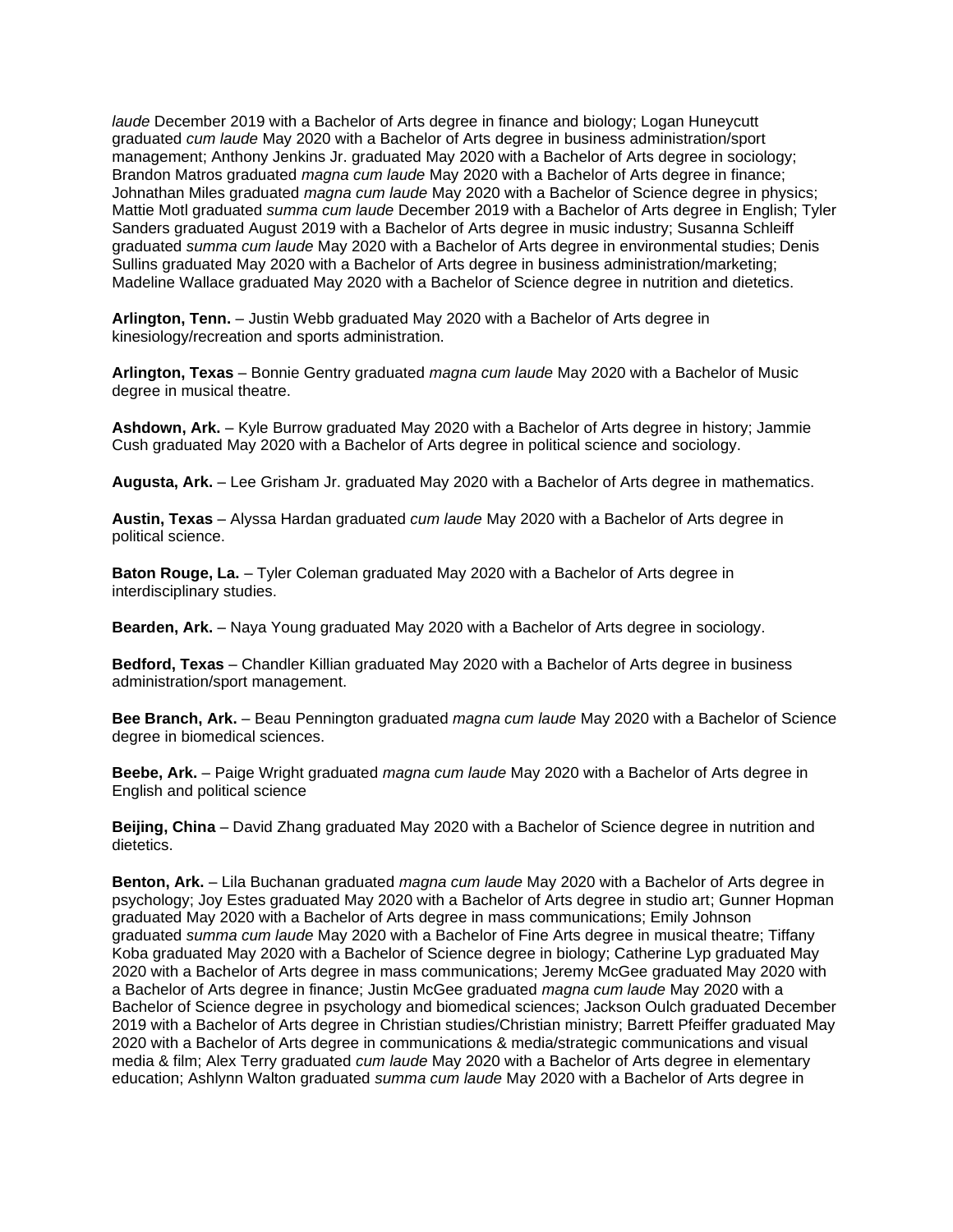mathematics, secondary education and Spanish; Caleb Webb graduated *magna cum laude* May 2020 with a Bachelor of Science degree in computer science.

**Benton, La.** – Madison Burch graduated *magna cum laude* May 2020 with a Bachelor of Arts degree in Christian studies/Christian ministry.

**Bentonville, Ark.** – Madison Brittain graduated *magna cum laude* May 2020 with a Bachelor of Arts degree in finance; Madison Hale graduated May 2020 with a Bachelor of Arts degree in business administration/marketing; Emily Siemens graduated *cum laude* May 2020 with a Bachelor of Fine Arts degree in musical theatre.

**Bismarck, Ark.** – Markie Campbell graduated *cum laude* May 2020 with a Bachelor of Science degree in nutrition and dietetics.

**Blytheville, Ark.** – Matt Burnham graduated May 2020 with a Bachelor of Science degree in biology.

**Bowie, Md.** – Jhonika Wright graduated May 2020 with a Bachelor of Fine Arts degree in musical theatre.

**Branson, Mo.** – Raleigh Peterson graduated *magna cum laude* May 2020 with a Bachelor of Fine Arts degree in musical theatre.

**Brussels, Belgium** – Sarah Mobley graduated *cum laude* May 2020 with a Bachelor of Arts degree in elementary education.

**Bryant, Ark.** – Mason Barry graduated December 2019 with a Bachelor of Fine Arts degree in graphic design; Tanner Caton graduated *magna cum laude* May 2020 with a Bachelor of Arts degree in Christian studies/Christian missions; Katie Kitchell graduated May 2020 with a Bachelor of Arts degree in history; Allie Studdard graduated *cum laude* May 2020 with a Bachelor of Science degree in biomedical sciences; Libby Thompson graduated May 2020 with a Bachelor of Arts degree in biology; Sharayah Wallace graduated May 2020 with a Bachelor of Fine Arts degree in musical theatre.

**Cabot, Ark.** – Aaron Cooley graduated May 2020 with a Bachelor of Arts degree in Christian studies/biblical studies; Emily McGee graduated *summa cum laude* May 2020 with a Bachelor of Arts degree in English and history; Kyla Soden graduated May 2020 with a Bachelor of Science degree in biology.

**Camden, Ark.** – Brooke Bearden graduated *cum laude* May 2020 with a Bachelor of Arts degree in communication sciences and disorders; Kathryn Knight graduated *cum laude* May 2020 with a Bachelor of Arts degree in communication sciences and disorders; Stephanie McCann graduated *summa cum laude* May 2020 with a Bachelor of Arts degree in psychology; Reid Rogers graduated May 2020 with a Bachelor of Science degree in biology; Thomas Worley graduated *summa cum laude* May 2020 with a Bachelor of Arts degree in accounting and finance.

**Centerton, Ark.** – Rylee Roberts graduated *summa cum laude* May 2020 with a Bachelor of Arts degree in communications & media/integrated communications.

**Charleston, Ark.** – Michael Ward graduated *summa cum laude* May 2020 with a Bachelor of Arts degree in accounting and finance.

**Clarksville, Ark.** – Savannah Hart graduated *magna cum laude* May 2020 with a Bachelor of Arts degree in kinesiology and leisure studies/pre-professional studies; Emma Pitts graduated May 2020 with a Bachelor of Music Education degree in choral education.

**Cleburne, Texas** – Meagan Woodard graduated *magna cum laude* May 2020 with a Bachelor of Arts degree in communications & media/multimedia journalism and theatre arts.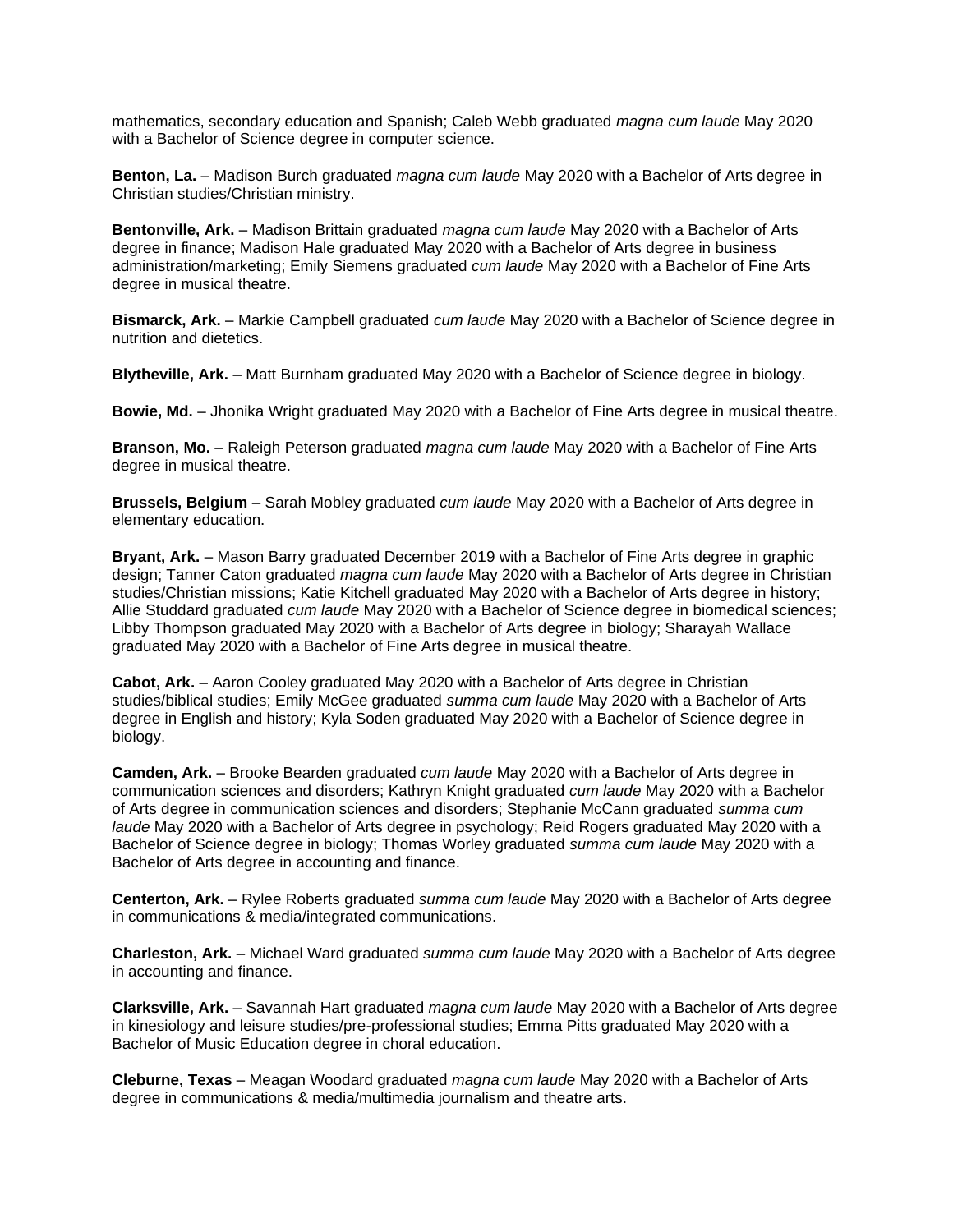**Clifton, Texas** – Sara Neumann graduated *summa cum laude* May 2020 with a Bachelor of Arts degree in elementary education.

**Colorado Springs, Colo.** – Bailey Marterella graduated *magna cum laude* May 2020 with a Bachelor of Music Education degree in choral education.

**Conway, Ark.** – Laura Bloomfield graduated December 2019 with a Bachelor of Arts degree in kinesiology and leisure studies/fitness; Marcy Clayton graduated May 2020 with a Bachelor of Arts degree in music; Katie Delaune graduated May 2020 with a Bachelor of Arts degree in business administration/management; Isabel Dodds graduated *magna cum laude* December 2019 with a Bachelor of Music degree in performance; Spencer Greer graduated *cum laude* May 2020 with a Bachelor of Science degree in biology; Ren Holder graduated May 2020 with a Bachelor of Arts degree in accounting and business administration/management; Tanner Thone graduated May 2020 with a Bachelor of Arts degree in Christian studies.

**Cordova, Tenn.** – Bethany Lagen graduated *magna cum laude* May 2020 with a Bachelor of Fine Arts degree in graphic design.

**Cowansville, Pa.** – Kimmy Reid graduated *cum laude* May 2020 with a Bachelor of Science degree in nutrition and dietetics.

**Crossett, Ark.** – Morgan Rainey graduated May 2020 with a Bachelor of Music Education degree in choral education.

**Crystal City, Mo.** – Tyler Stratton graduated December 2019 with a Bachelor of Arts degree in business administration/management and marketing.

**Dallas, Texas** – Michael Burge graduated May 2020 with a Bachelor of Arts degree in mass communications; Jacolby McCray graduated May 2020 with a Bachelor of Science degree in biology; Kimberly Owens graduated May 2020 with a Bachelor of Arts degree in psychology; Josh Salim graduated *magna cum laude* May 2020 with a Bachelor of Arts degree in communications & media/sports media.

**Damascus, Ark.** – Savannah Stacks graduated *magna cum laude* May 2020 with a Bachelor of Science degree in biology.

**De Queen, Ark.** – Hannah Gallagher graduated *magna cum laude* May 2020 with a Bachelor of Arts degree in English.

**DeWitt, Ark.** – Bryant Adams graduated May 2020 with a Bachelor of Arts degree in interdisciplinary studies.

**DeKalb, Texas** – Hunter Groom graduated May 2020 with a Bachelor of Arts degree in education and kinesiology and leisure studies/teaching.

**Donaldson, Ark.** – Wesley Hamilton graduated May 2020 with a Bachelor of Arts degree in business administration/management.

**El Dorado, Ark.** – Tyler Duncan graduated May 2020 with a Bachelor of Arts degree in graphic design; Mitchell Emrich graduated May 2020 with a Bachelor of Arts degree in communications & media/sports media; Olivia Wylie graduated May 2020 with a Bachelor of Science degree in nutrition and dietetics.

**Farmersville, Texas** – Danielle Sourber graduated *cum laude* May 2020 with a Bachelor of Arts degree in communications & media/multimedia journalism.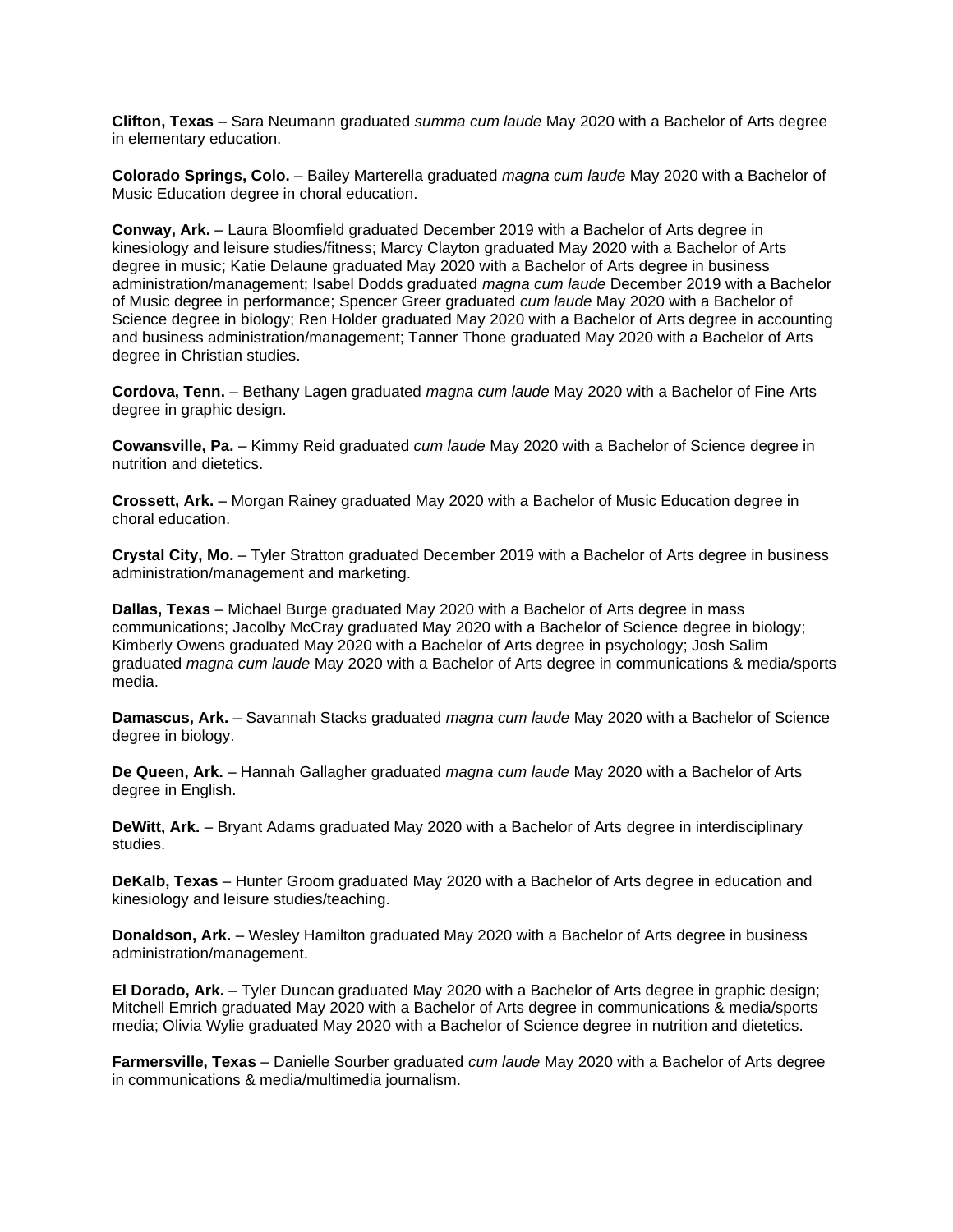**Fayetteville, Ark.** – Allie Pitts graduated May 2020 with a Bachelor of Arts degree in kinesiology and leisure studies/fitness; Daniel Thomas graduated *cum laude* May 2020 with a Bachelor of Arts degree in finance; Mariel Van Horn graduated *cum laude* May 2020 with a Bachelor of Arts degree in communication sciences & disorders and sociology.

**Flower Mound, Texas** – Cassie Cantu graduated May 2020 with a Bachelor of Arts degree in biology; Molly Mattingly graduated May 2020 with a Bachelor of Arts degree in social justice studies and psychology; Kirsten Shaw graduated May 2020 with a Bachelor of Arts degree in business administration/marketing.

**Fordyce, Ark.** – Lauren Archer graduated *cum laude* May 2020 with a Bachelor of Arts degree in communication sciences and disorders; Mallory Nutt graduated May 2020 with a Bachelor of Arts degree in accounting.

**Forest Hill, La.** – Seigen Nichols graduated *summa cum laude* May 2020 with a Bachelor of Arts degree in Christian studies/Christian ministry and business administration/entrepreneurship.

**Forney, Texas** – Abby Ball graduated August 2019 with a Bachelor of Arts degree in music industry; Andrew West graduated May 2020 with a Bachelor of Arts degree in graphic design.

**Fort Worth, Texas** – Medora Chidlow graduated May 2020 with a Bachelor of Arts degree in kinesiology and leisure studies/pre-professional studies; Tabatha Huckabee graduated May 2020 with a Bachelor of Science degree in nutrition and dietetics; Miranda Vanderploeg graduated May 2020 with a Bachelor of Arts degree in finance; Teresa Workman graduated *cum laude* May 2020 with a Bachelor of Arts degree in elementary education.

**Frisco, Texas** – Jakob Cuellar graduated *cum laude* May 2020 with a Bachelor of Science degree in biology; Noa Cuellar graduated *cum laude* May 2020 with a Bachelor of Science degree in biology; Hector Duron Jr. graduated *magna cum laude* May 2020 with a Bachelor of Arts degree in business administration/marketing; Allen Marterella graduated *magna cum laude* May 2020 with a Bachelor of Arts degree in finance; Cooper Sutton graduated May 2020 with a Bachelor of Arts degree in interdisciplinary studies.

**Gaithersburg, Md.** – Jaime Bunting graduated *magna cum laude* May 2020 with a Bachelor of Arts degree in political science and social justice studies.

**Garland, Texas** – Betsy Patterson graduated *magna cum laude* May 2020 with a Bachelor of Arts degree in mathematics and secondary education; Holden Royals graduated *cum laude* May 2020 with a Bachelor of Arts degree in music industry.

**Georgetown, Texas** – Dillon Luterek graduated May 2020 with a Bachelor of Science degree in biology; Abby Morse graduated *summa cum laude* May 2020 with a Bachelor of Arts degree in English; Kylie Sharp graduated May 2020 with a Bachelor of Arts degree in communications & media/sports media.

**Gilmer, Texas** – Maisie Ray graduated *magna cum laude* May 2020 with a Bachelor of Arts degree in community and family services.

**Glenwood, Ark.** – Cammie York graduated *magna cum laude* May 2020 with a Bachelor of Science degree in biology.

**Greenbrier, Ark.** – Shelby Bradley graduated *magna cum laude* May 2020 with a Bachelor of Arts degree in communication sciences and disorders; Kenzie Pickard graduated May 2020 with a Bachelor of Arts degree in biology; Ethan Smith graduated *magna cum laude* May 2020 with a Bachelor of Arts degree in business administration/management; Spencer Sutterfield graduated *magna cum laude* May 2020 with a Bachelor of Arts degree in business administration/management.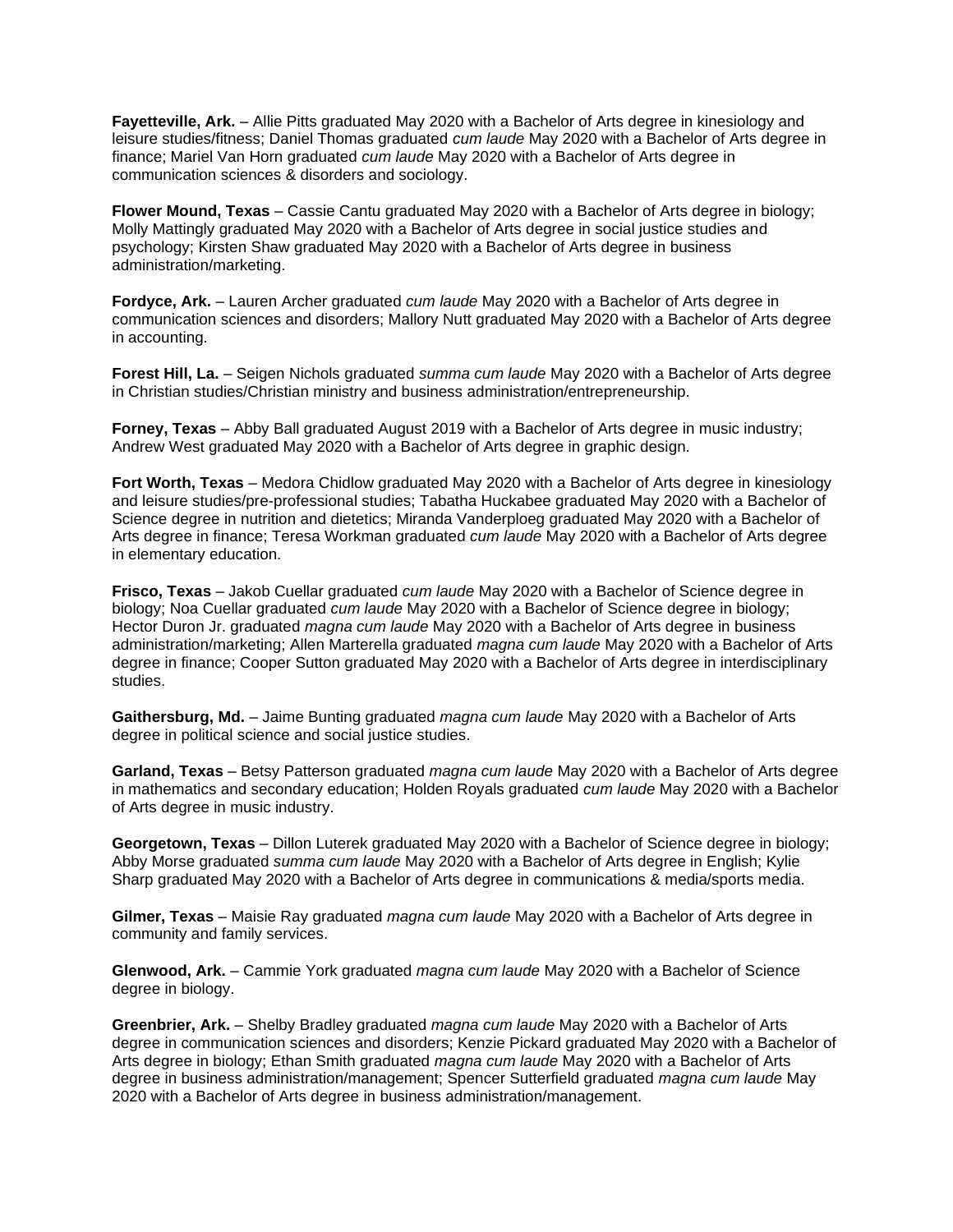**Greenwood, Ark.** – Alex Marrin graduated May 2020 with a Bachelor of Fine Arts degree in musical theatre.

**Hallsville, Texas** – Dalton Heinsohn graduated December 2019 with a Bachelor of Arts degree in music.

**Hamburg, Ark.** – Selby Tucker graduated *magna cum laude* May 2020 with a Bachelor of Arts degree in accounting and political science.

**Harare, Zimbabwe** – Chanelle Pieterse graduated *magna cum laude* May 2020 with a Bachelor of Arts degree in elementary education; Abby Putterill graduated *cum laude* May 2020 with a Bachelor of Arts degree in Christian studies/biblical studies and mass communications; Eden Putterill graduated *cum laude* May 2020 with a Bachelor of Arts degree in Christian studies/biblical studies and mass communications.

**Harrah, Okla.** – Garrett Pearson graduated *magna cum laude* May 2020 with a Bachelor of Arts degree in kinesiology and leisure studies/pre-professional studies.

**Hawkins, Texas** – Allyson Edwards graduated *summa cum laude* May 2020 with a Bachelor of Arts degree in biology and Christian studies/Christian missions.

**Hensley, Ark.** – Taylor Garner graduated *cum laude* May 2020 with a Bachelor of Science degree in biology.

**Hope, Ark.** – Stephen Yates graduated *cum laude* May 2020 with a Bachelor of Arts degree in Christian studies/philosophy.

**Horatio, Ark.** – Jordan Izzo graduated May 2020 with a Bachelor of Arts degree in business administration/management and marketing; Cheyann Royals graduated *magna cum laude* May 2020 with a Bachelor of Arts degree in elementary education.

**Hot Springs, Ark.** – Anna Crane graduated May 2020 with a Bachelor of Arts degree in theatre arts; Tiffany Dee graduated May 2020 with a Bachelor of Arts degree in finance; Charley Galloway graduated *cum laude* May 2020 with a Bachelor of Arts degree in communication sciences and disorders; Abby Leal graduated *magna cum laude* May 2020 with a Bachelor of Arts degree in communications & media/strategic communications and a Bachelor of Fine Arts degree in graphic design; Ryan Phillips graduated May 2020 with a Bachelor of Arts degree in Christian studies/Christian ministry; Mallorie Svercauski graduated May 2020 with a Bachelor of Fine Arts degree in graphic design; Mercedes Svercauski graduated May 2020 with a Bachelor of Arts degree in speech communication; Faith Twyford graduated *magna cum laude* December 2019 with a Bachelor of Arts degree in graphic design.

**Irving, Texas** – Abraham Lazo graduated May 2020 with a Bachelor of Arts degree in kinesiology and leisure studies/pre-professional studies.

**Johannesburg, South Africa** – Dylan Bester graduated *magna cum laude* December 2019 with a Bachelor of Arts degree in business administration/entrepreneurship.

**Joinerville, Texas** – Donovan Kelly graduated May 2020 with a Bachelor of Arts degree in political science.

**Jonesboro, Ark.** – Camryn Brown graduated May 2020 with a Bachelor of Arts degree in interdisciplinary studies; Phoebe Huff graduated *cum laude* May 2020 with a Bachelor of Arts degree in mass communications; Ruthie Lenards graduated *magna cum laude* May 2020 with a Bachelor of Arts degree in elementary education; Hannah Primm graduated *cum laude* December 2019 with a Bachelor of Science degree in nutrition and dietetics.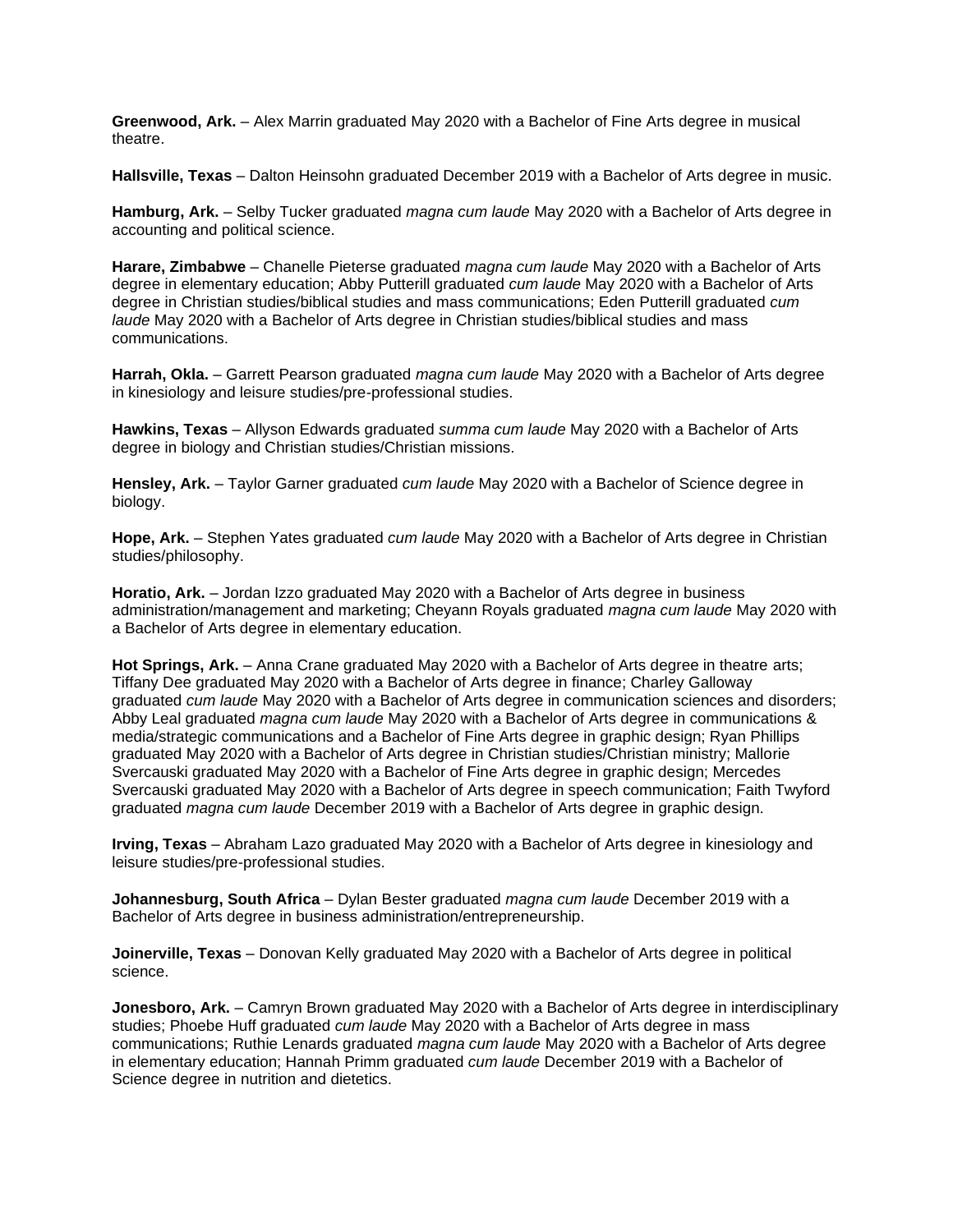**Kagoshima, Japan** – Hannah Oliver graduated *cum laude* May 2020 with a Bachelor of Arts degree in communications & media/integrated communications.

**Keene, Texas** – Loyrie Gray graduated *magna cum laude* May 2020 with a Bachelor of Science degree in nutrition and dietetics.

**Kent, Ill.** – Haleigh Gardner graduated May 2020 with a Bachelor of Arts degree in communication sciences and disorders.

**Krugerville, Texas** – Ben Moss graduated May 2020 with a Bachelor of Arts degree in Christian studies/Christian theology and biblical studies.

**Lafayette, La.** – Susannah Frith graduated *summa cum laude* December 2019 with a Bachelor of Arts degree in English.

**Lavon, Texas** – Lesley Howard graduated *summa cum laude* May 2020 with a Bachelor of Arts degree in studio art and psychology.

**Little Rock, Ark.** – Caleb Byrd graduated *magna cum laude* May 2020 with a Bachelor of Arts degree in communications & media/integrated communications, Spanish and political science; Stone Boshears graduated *magna cum laude* December 2019 with a Bachelor of Arts degree in speech communication; Sean Carney graduated *cum laude* May 2020 with a Bachelor of Arts degree in music and Spanish; Lauren Carpenter graduated May 2020 with a Bachelor of Arts degree in interdisciplinary studies; Ethan Dial graduated *summa cum laude* May 2020 with a Bachelor of Arts degree in communications & media/multimedia journalism; Spencer Ewing graduated May 2020 with a Bachelor of Arts degree in sociology and communications & media/strategic communications and integrated communications; Nery Flores graduated May 2020 with a Bachelor of Arts degree in business administration/management; Allie Freeman IV graduated *cum laude* May 2020 with a Bachelor of Arts degree in kinesiology and leisure studies/fitness; Harrison Ganaway graduated May 2020 with a Bachelor of Arts degree in political science; Christian Gillum graduated May 2020 with a Bachelor of Arts degree in business administration/entrepreneurship; William Goodson graduated December 2019 with a Bachelor of Arts degree in communications & media/strategic communications; Isaiah Harper graduated May 2020 with a Bachelor of Arts degree in business administration/entrepreneurship; Trey Harris graduated May 2020 with a Bachelor of Arts degree in finance; David Hudson graduated *magna cum laude* May 2020 with a Bachelor of Arts degree in theatre arts and education; Alex Ingram graduated December 2019 with a Bachelor of Arts degree in business administration/management; Hunter Jones graduated *cum laude* May 2020 with a Bachelor of Science degree in biology; Zack Kelley graduated *magna cum laude* May 2020 with a Bachelor of Arts degree in history; Katie Kumpuris graduated *cum laude* May 2020 with a Bachelor of Arts degree in music and Spanish; Alex McDonald graduated May 2020 with a Bachelor of Science degree in biology; Rob Pilcher graduated *cum laude* May 2020 with a Bachelor of Arts degree in music and Spanish; Glory Pinkerton graduated May 2020 with a Bachelor of Arts degree in psychology; Claire Seale graduated *magna cum laude* May 2020 with a Bachelor of Arts degree in English; De'Ja Smiley graduated May 2020 with a Bachelor of Arts degree in sociology; Gracie Stover graduated *cum laude* May 2020 with a Bachelor of Arts degree in communications & media/multimedia journalism.

**Longview, Texas** – Rachel Mills graduated May 2020 with a Bachelor of Arts degree in mass communications.

**Lonoke, Ark.** – Victoria Barnhill graduated *cum laude* May 2020 with a Bachelor of Arts degree in biology; Nathan Stewmon graduated May 2020 with a Bachelor of Arts degree in Christian studies/biblical studies and Christian missions.

**Lorena, Texas** – Kayla Haberman graduated May 2020 with a Bachelor of Science degree in biology and psychology.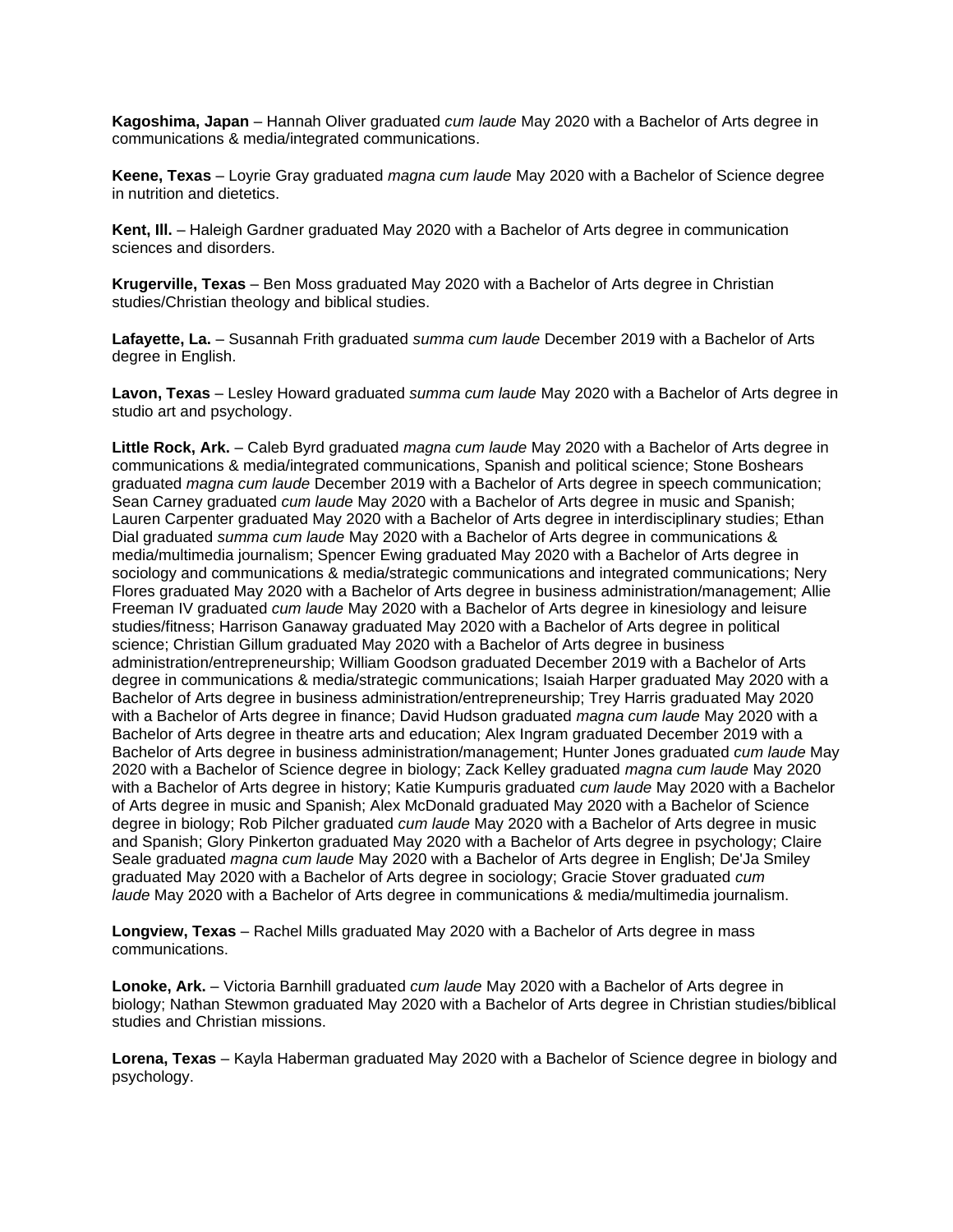**Lowell, Ark.** – Emery Hartley graduated summa cum laude May 2020 with a Bachelor of Arts degree in elementary education; Sarah Vickers graduated May 2020 with a Bachelor of Science degree in biology.

**Malvern, Ark.** – Leann Carroll graduated *magna cum laude* May 2020 with a Bachelor of Arts degree in business administration/management; Abby Holland graduated *cum laude* May 2020 with a Bachelor of Music Education degree in choral education.

**Mansfield, Texas** – Natalie Jackson graduated *summa cum laude* May 2020 with a Bachelor of Arts degree in biology and secondary education.

**Marion, Ark.** – Makayla Askins graduated May 2020 with a Bachelor of Arts degree in worship ministry; Morgan Masengale graduated *summa cum laude* May 2020 with a Bachelor of Arts degree in communication sciences and disorders; Lexis Miller graduated *magna cum laude* May 2020 with a Bachelor of Arts degree in elementary education.

**Maumelle, Ark.** – Faith Melton graduated *cum laude* May 2020 with a Bachelor of Arts degree in kinesiology and leisure studies/pre-professional studies.

**McRae, Ark.** – Hannah Bridge graduated *cum laude* May 2020 with a Bachelor of Arts degree in history and secondary education.

**Memphis, Tenn.** – Laura Spradlin graduated *magna cum laude* May 2020 with a Bachelor of Arts degree in music.

**Mena, Ark.** – Taylor Harper graduated *cum laude* May 2020 with a Bachelor of Arts degree in elementary education.

**Mendoza, Argentina** – Nair Adi graduated May 2020 with a Bachelor of Arts degree in finance and business administration/marketing.

**Monroe, La.** – Elise Nelson graduated magna cum laude May 2020 with a Bachelor of Arts degree in Christian studies/Christian missions and social justice studies.

**Montevideo, Uruguay** – Dan Haas graduated May 2020 with a Bachelor of Arts degree in kinesiology and leisure studies/pre-professional studies.

**Moscow, Russia** – Alex Podguzov graduated December 2019 with a Bachelor of Science degree in chemistry.

**Moscow, Tenn.** – Mitchell Lee graduated May 2020 with a Bachelor of Arts degree in mass communications.

**Mountain Home, Ark.** – Dakota Flores graduated May 2020 with a Bachelor of Arts degree in mass communications.

**Murfreesboro, Ark.** – Lexie Baxter graduated *summa cum laude* May 2020 with a Bachelor of Arts degree in communication sciences and disorders.

**Murphy, Texas** – Garrett Hamilton graduated May 2020 with a Bachelor of Arts degree in finance and business administration/marketing.

**Nacogdoches, Texas** – Megan Harris graduated *cum laude* May 2020 with a Bachelor of Arts degree in communication sciences and disorders; Sheldon McCown graduated *summa cum laude* May 2020 with a Bachelor of Science degree in biology; Jackson Nichols graduated *cum laude* May 2020 with a Bachelor of Arts degree in kinesiology and leisure studies/recreation and sports administration.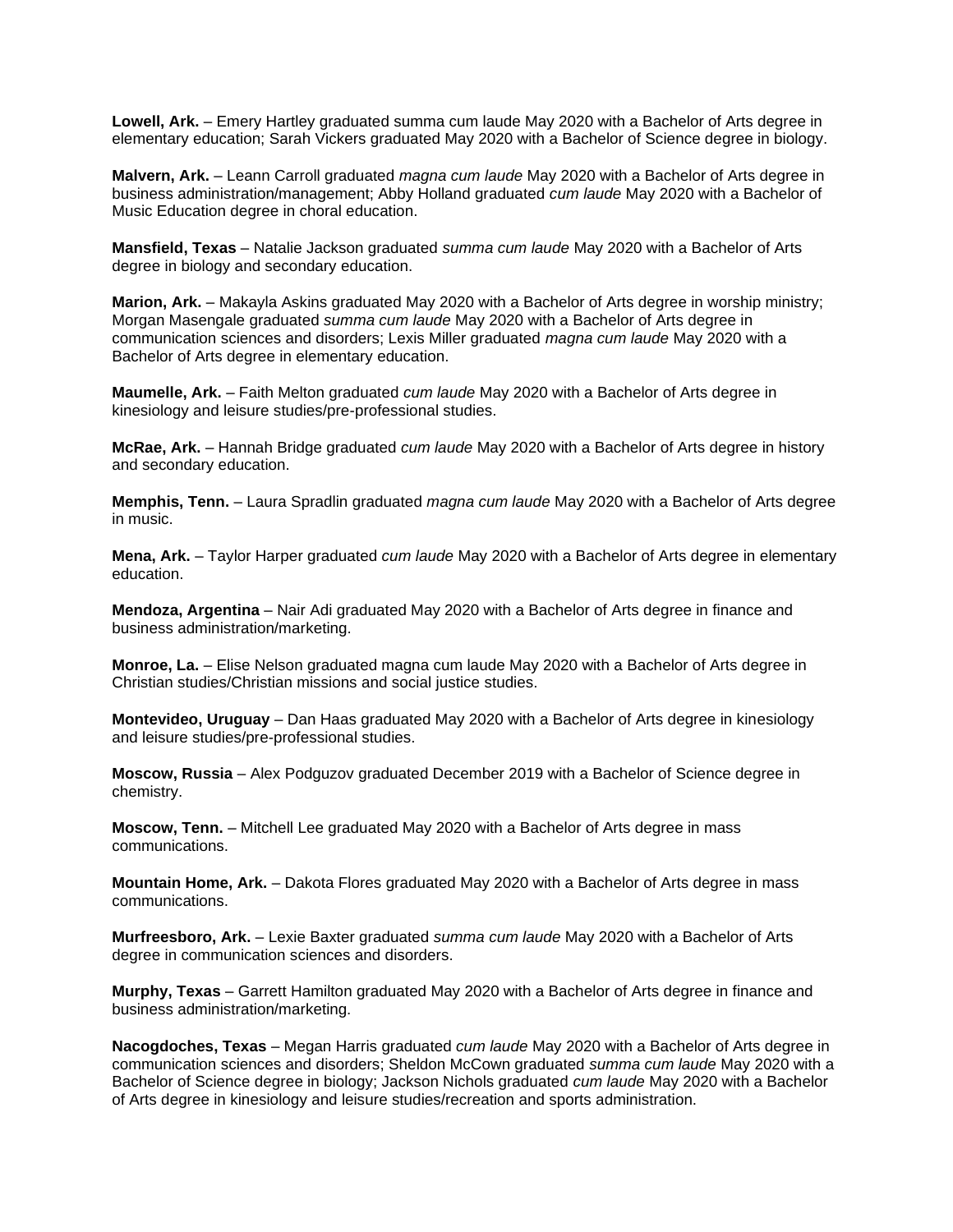**Nashville, Ark.** – Sadie Prejean graduated *magna cum laude* May 2020 with a Bachelor of Arts degree in sociology and a Bachelor of Science degree in psychology.

**New Boston, Texas** – Sara Rothwell graduated *cum laude* December 2019 with a Bachelor of Arts degree in graphic design.

**Newport, Ark.** – Khairan Stafford graduated December 2019 with a Bachelor of Arts degree in studio art.

**North Little Rock, Ark.** – Austin Blair graduated May 2020 with a Bachelor of Arts degree in political science; Kristen Boatman graduated *summa cum laude* May 2020 with a Bachelor of Arts degree in accounting and finance; Olivia Brown graduated *summa cum laude* May 2020 with a Bachelor of Science degree in biology; Austin Clements graduated *cum laude* May 2020 with a Bachelor of Arts degree in social justice studies and history; Mitch Colburn graduated May 2020 with a Bachelor of Arts degree in communications and media/strategic communications and sports media; Zach Grimes graduated *cum laude* May 2020 with a Bachelor of Arts degree in Christian studies; Dana Holley graduated May 2020 with a Bachelor of Arts degree in elementary education; Jake Morris graduated *magna cum laude* May 2020 with a Bachelor of Science degree in engineering physics; Tyrell Robinson graduated May 2020 with a Bachelor of Arts degree in kinesiology and leisure studies/fitness; Caroline Sweet graduated *magna cum laude* May 2020 with a Bachelor of Arts degree in secondary education and English.

**North Richland Hills, Texas** – Samantha Ortiz graduated *cum laude* December 2019 with a Bachelor of Arts degree in elementary education.

**Paragould, Ark.** – CJ Slatton graduated December 2019 with a Bachelor of Music Education degree in instrumental education.

**Plano, Texas** – Ryan Caldwell graduated May 2020 with a Bachelor of Arts degree in business administration/management; Katie Camp graduated *summa cum laude* May 2020 with a Bachelor of Arts degree in accounting and finance.

**Prescott, Ark.** – Anna McKinnon graduated *cum laude* May 2020 with a Bachelor of Arts degree in communication sciences and disorders.

**Prosper, Texas** – Nathan Arredondo graduated *cum laude* May 2020 with a Bachelor of Arts degree in accounting and finance.

**Resistencia, Argentina** – Juan Moncada graduated May 2020 with a Bachelor of Arts degree in finance and business administration/marketing.

**Richardson, Texas** – Brody Brown graduated May 2020 with a Bachelor of Arts degree in communications & media/visual media and film.

**Rockwall, Texas** – Geoff Hartley graduated December 2019 with a Bachelor of Arts degree in communications & media/visual media & integrated communications; Macy Wilson graduated May 2020 with a Bachelor of Arts degree in kinesiology and leisure studies/fitness.

**Rogers, Ark.** – Spencer Briley graduated *magna cum laude* May 2020 with a Bachelor of Arts degree in elementary education; Maggie Donnell graduated *summa cum laude* May 2020 with a Bachelor of Arts degree in social justice studies and psychology; McKenzie Duncan graduated *magna cum laude* May 2020 with a Bachelor of Arts degree in Christian studies/Christian missions and English; Aaron George graduated May 2020 with a Bachelor of Arts degree in accounting and finance; Josh Lantzsch graduated May 2020 with a Bachelor of Arts degree in finance and business administration/entrepreneurship; Cedar Valdez graduated *cum laude* May 2020 with a Bachelor of Fine Arts degree in musical theatre.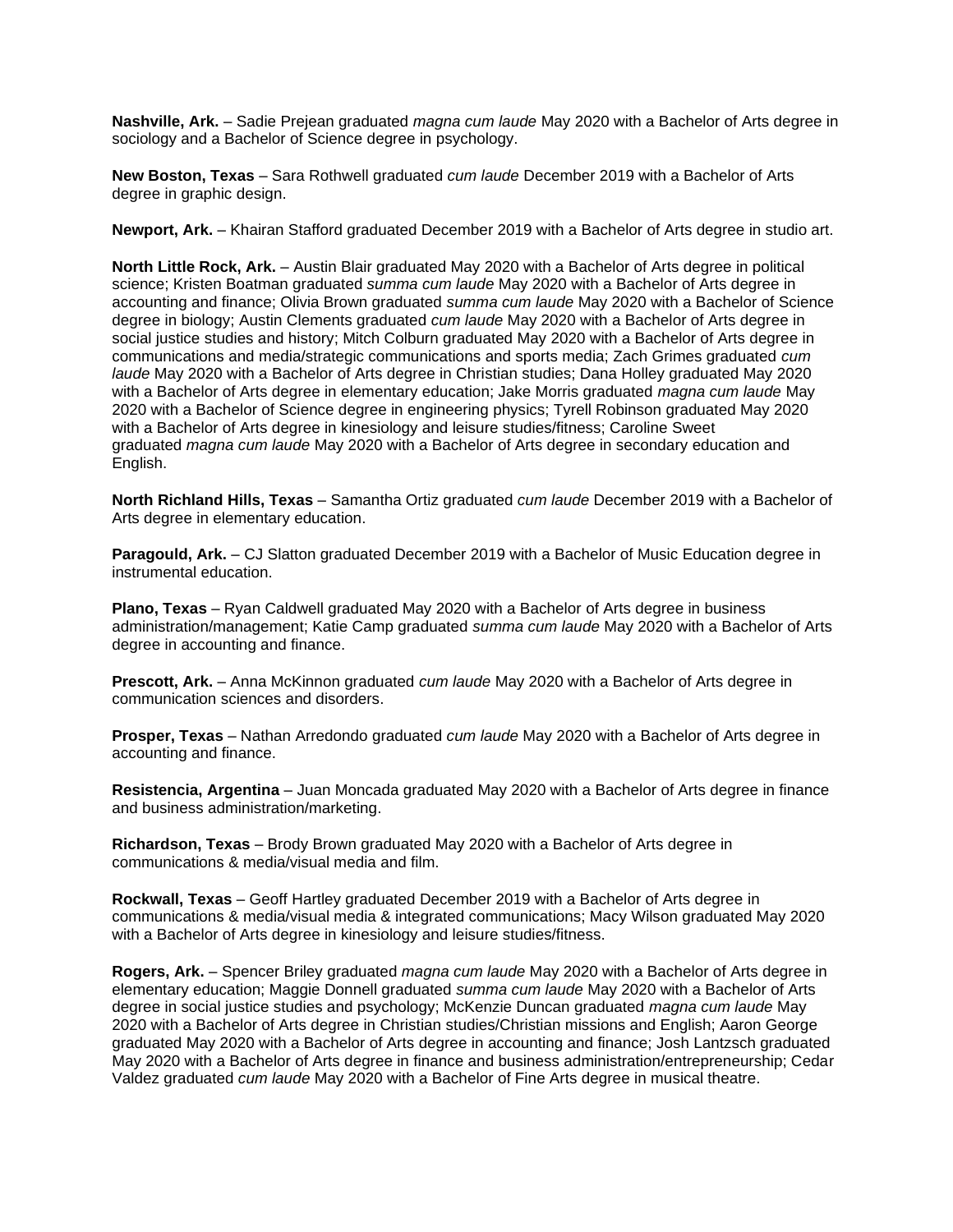**Royal, Ark.** – Jacob Lynch graduated May 2020 with a Bachelor of Arts degree in Christian studies/biblical studies and Christian ministry.

**Royse City, Texas** – Daryn McMinn graduated *summa cum laude* May 2020 with a Bachelor of Arts degree in English.

**Ruston, La.** – Thomas Huenefeld graduated May 2020 with a Bachelor of Arts degree in political science.

**San Antonio, Texas** – Michael Neathery graduated *summa cum laude* May 2020 with a Bachelor of Science degree in biology.

**Searcy, Ark.** – Hayden Bowman graduated *summa cum laude* May 2020 with a Bachelor of Science degree in biomedical sciences; Savannah Edwards graduated *magna cum laude* May 2020 with a Bachelor of Science degree in biomedical sciences; Keleigh Shands graduated *summa cum laude* May 2020 with a Bachelor of Arts degree in psychology, political science and sociology; Ashly Stracener graduated *magna cum laude* May 2020 with a Bachelor of Arts degree in English and communications & media/strategic communications.

**Seguin, Texas** – Ben Snoga graduated *cum laude* December 2019 with a Bachelor of Arts degree in accounting and business administration/finance.

**Sheridan, Ark.** – Brockton Brown graduated *cum laude* May 2020 with a Bachelor of Science degree in biology; Rachel Smith graduated *magna cum laude* May 2020 with a Bachelor of Arts degree in community and family services.

**Sherman, Texas** – Hannah Walker graduated *summa cum laude* May 2020 with a Bachelor of Arts degree in Spanish.

**Sherwood, Ark.** – Samantha Boyd graduated May 2020 with a Bachelor of Arts degree in mass communications; Maddie Young graduated *cum laude* May 2020 with a Bachelor of Science degree in physics.

**Solo, Mo.** – Whitney Jetton graduated May 2020 with a Bachelor of Arts degree in graphic design.

**Spring Grove, Ill.** – Margaret Johnston graduated *cum laude* May 2020 with a Bachelor of Arts degree in communications & media/strategic communications.

**Springdale, Ark.** – Micah Jones graduated May 2020 with a Bachelor of Arts degree in philosophy; Brooke Woessner graduated *cum laude* May 2020 with a Bachelor of Arts degree in communications & media/strategic communications and Christian studies/Christian ministry.

**Springfield, Mo.** – Grace Gorman graduated *cum laude* May 2020 with a Bachelor of Arts degree in elementary education; Emily Pankiewicz graduated *magna cum laude* May 2020 with a Bachelor of Arts degree in communication sciences and disorders.

**Stephens, Ark.** – Brandon Miller graduated May 2020 with a Bachelor of Science degree in nutrition and dietetics; Colton Miller graduated May 2020 with a Bachelor of Arts degree in Christian studies/Christian ministry; Jakarta Powell graduated May 2020 with a Bachelor of Arts degree in business administration/marketing and management.

**Stephenville, Texas** – Brooke Bester graduated *magna cum laude* May 2020 with a Bachelor of Arts degree in communication sciences and disorders and Spanish.

**Stillwater, Okla.** – Trevor Craig graduated May 2020 with a Bachelor of Arts degree in business administration/marketing.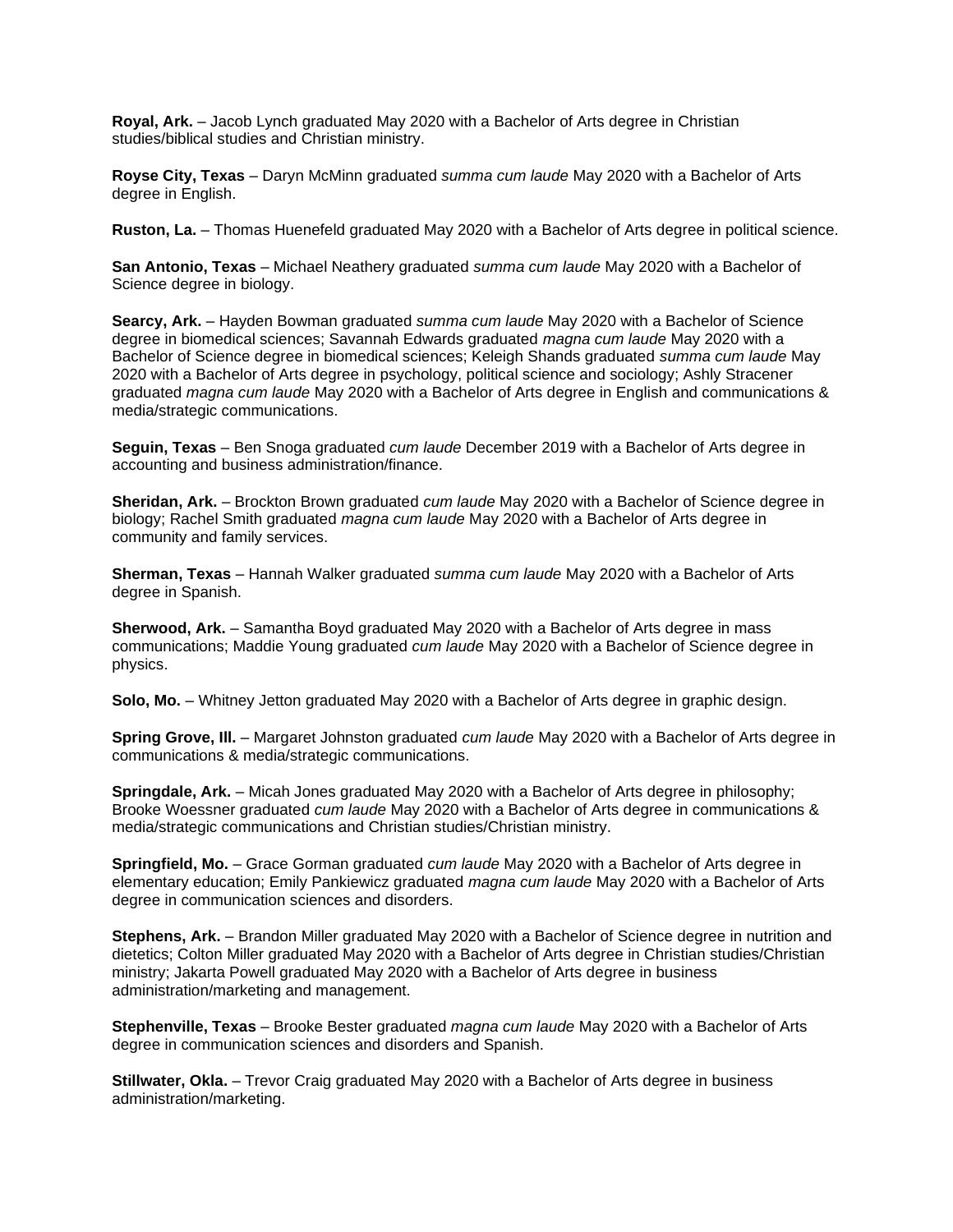**Stuttgart, Ark.** – Chris Wright graduated May 2020 with a Bachelor of Arts degree in Christian studies/Christian ministry.

**Terrell, Texas** – Felicia Valdez graduated *magna cum laude* May 2020 with a Bachelor of Science degree in psychology and a Bachelor of Arts degree in Spanish.

**Texarkana, Ark.** – John Lumpkin graduated May 2020 with a Bachelor of Arts degree in music; Madison Goodman graduated *magna cum laude* May 2020 with a Bachelor of Arts degree in finance and business administration/management; Blake Waters graduated May 2020 with a Bachelor of Arts degree in business administration/sport management and marketing.

**Texarkana, Texas** – Cayli Campbell graduated *magna cum laude* May 2020 with a Bachelor of Music degree in instrumental performance; Tucker Douglass graduated *magna cum laude* May 2020 with a Bachelor of Arts degree in philosophy and history.

**Tillar, Ark.** – David Sikes III graduated May 2020 with a Bachelor of Arts degree in English.

**Traskwood, Ark.** – Trent White graduated *cum laude* May 2020 with a Bachelor of Arts degree in business administration/management and marketing.

**Tulsa, Okla.** – Rebekah Biles graduated *magna cum laude* December 2019 with a Bachelor of Arts degree in English; Christie Snow graduated *magna cum laude* May 2020 with a Bachelor of Arts degree in communication sciences and disorders.

**Tyler, Texas** – Heather McLarry graduated *magna cum laude* May 2020 with a Bachelor of Science degree in nutrition and dietetics.

**Valley Mills, Texas** – Bret Pierce graduated May 2020 with a Bachelor of Arts degree in elementary education; Jeffrey Wood graduated May 2020 with a Bachelor of Arts degree in Christian studies/Christian ministry.

**Walnut Ridge, Ark.** – Dylan Blackwood graduated *magna cum laude* May 2020 with a Bachelor of Fine Arts degree in musical theatre.

**Warren, Ark.** – LaFoy Smith graduated May 2020 with a Bachelor of Arts degree in kinesiology and leisure studies/fitness.

**West Memphis, Ark.** – Rylee Elmore graduated May 2020 with a Bachelor of Arts degree in business administration/management.

**West Monroe, La.** – Peyton Frick graduated May 2020 with a Bachelor of Arts degree in kinesiology and leisure studies/recreation and sports administration.

**White Oak, Texas** – Dax Davis graduated *cum laude* December 2019 with a Bachelor of Arts degree in business administration/management; Paige Bagley graduated *magna cum laude* May 2020 with a Bachelor of Music Education degree in choral education; Brittney Schroeder graduated *cum laude* May 2020 with a Bachelor of Arts degree in psychology and sociology.

**Whitehouse, Texas** – Jacob Cottrell graduated May 2020 with a Bachelor of Arts degree in Christian studies.

**Wylie, Texas** – Clay Mobley graduated *cum laude* May 2020 with a Bachelor of Arts degree in music industry; Joahanna Olivas graduated *magna cum laude* May 2020 with a Bachelor of Arts degree in finance; Rachel Patterson graduated *summa cum laude* May 2020 with a Bachelor of Arts degree in